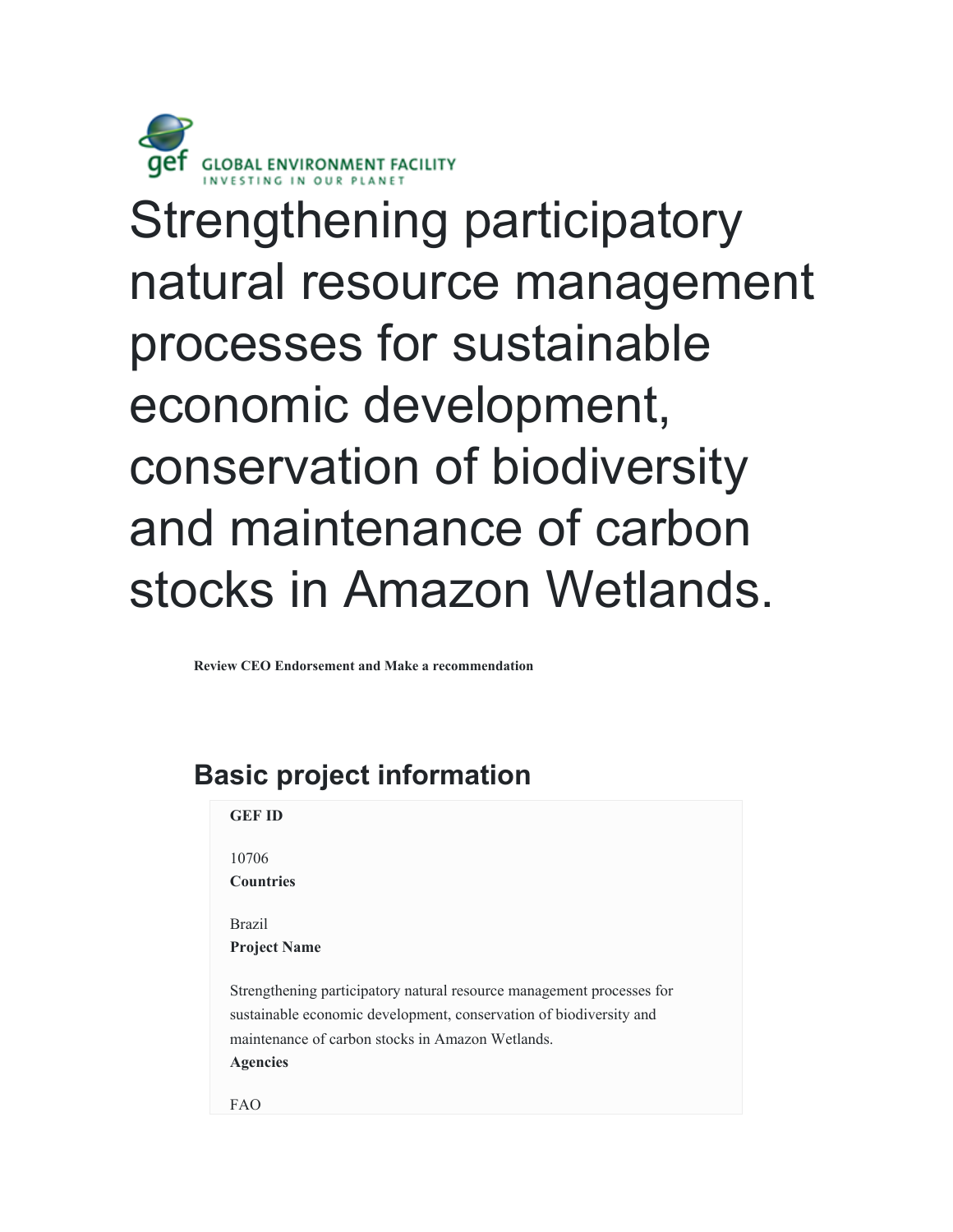# **Date received by PM**

3/10/2022 **Review completed by PM**

4/22/2022 **Program Manager**

Mark Zimsky **Focal Area**

Biodiversity **Project Type**

FSP

# **PIF CEO Endorsement**

**Part I ? Project Information** 

**Focal area elements** 

**1. Does the project remain aligned with the relevant GEF focal area elements as presented in PIF (as indicated in table A)?** 

Secretariat Comment at CEO Endorsement Request 3/22/2022

Yes. Cleared.

Agency Response **01 April 2022**

No response required

**Project description summary**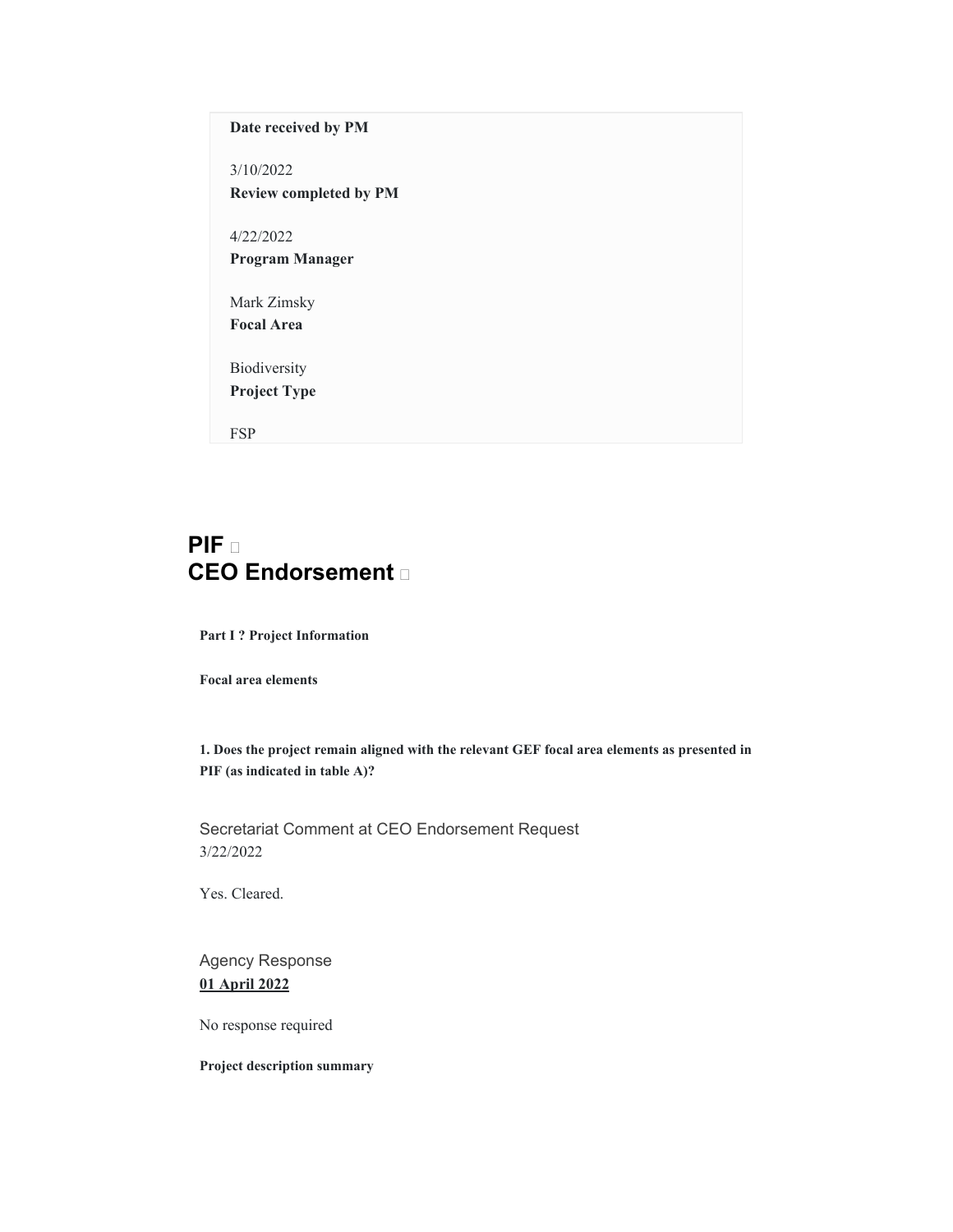**2. Is the project structure/design appropriate to achieve the expected outcomes and outputs as in Table B and described in the project document?** 

Secretariat Comment at CEO Endorsement Request 3/22/2022

Yes. Cleared.

Agency Response **01 April 2022**

No response required

**3. If this is a non-grant instrument, has a reflow calendar been presented in Annex D?** 

Secretariat Comment at CEO Endorsement Request 3/22/2022

NA.

Agency Response **01 April 2022**

No response required

**Co-financing** 

**4. Are the confirmed expected amounts, sources and types of co-financing adequately documented, with supporting evidence and a description on how the breakdown of cofinancing was identified and meets the definition of investment mobilized, and a description of any major changes from PIF, consistent with the requirements of the Co-Financing Policy and Guidelines?** 

Secretariat Comment at CEO Endorsement Request 3/22/2022

Yes. Cleared.

4/21/2022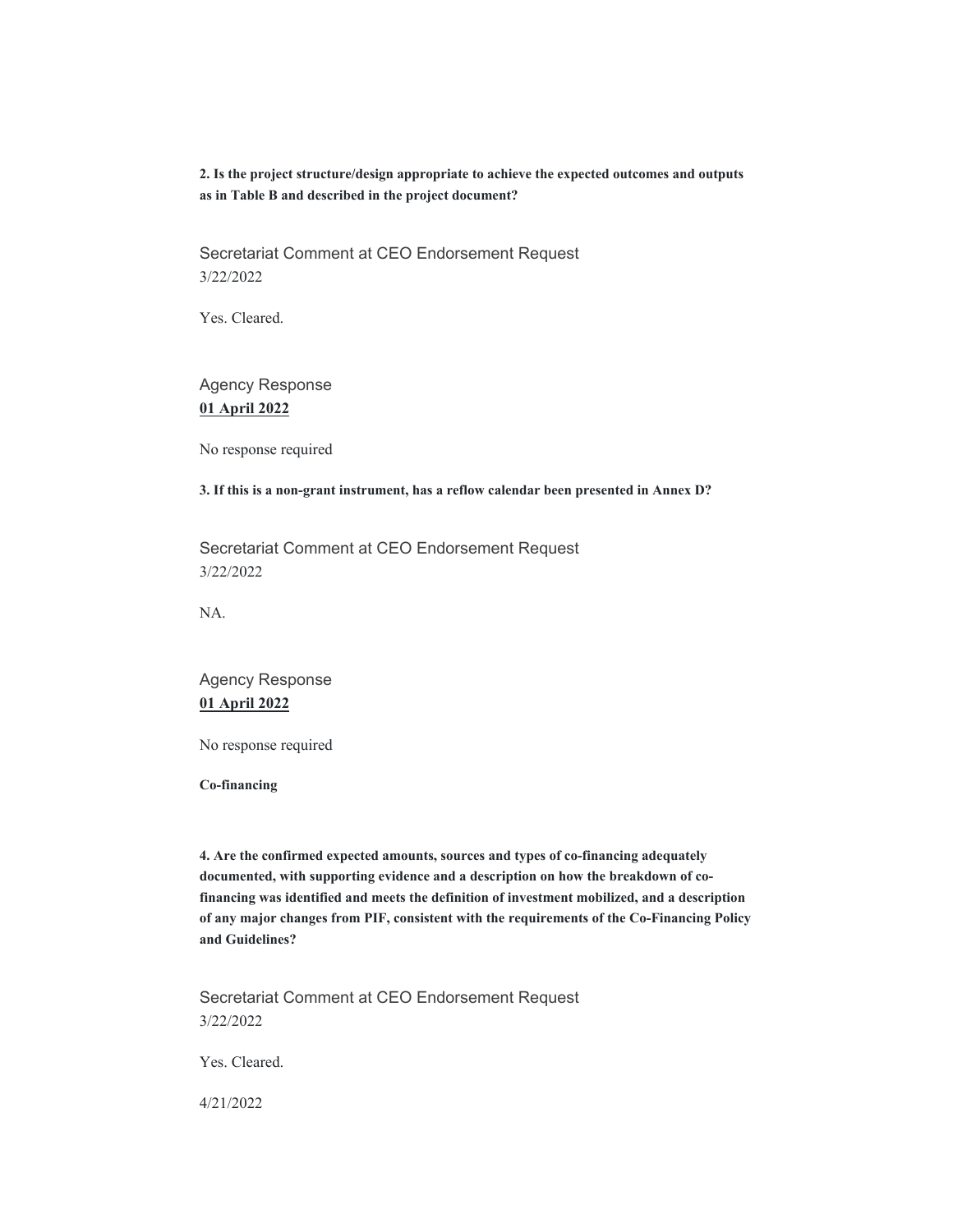The co-financing from Mamiraua Institute for Sustainable Development can?t be categorized as Public Investment. As per the co-financing letter, it looks like the co-financing will materialize in scholarships and research grants. Therefore, please change from ?Public Investment? to ?Grant?.

In addition the amounts from the Ministry have been provided are in local currency (reais), we would kindly request the agency confirm the exchange rate used.

### 4/22/2022

Yes, cleared.

# Agency Response **21 April 2022**

Noted. Mamiraua co-financing has been changed to Grant.

Exchange rate at the time of submission was 5.08 Brazilian Reais per USD, as follows:

| Co-financier Type |                          | Reais      | <b>USD</b> | Exchange rate |  |
|-------------------|--------------------------|------------|------------|---------------|--|
| MCTI              | In-kind                  | 65,508,000 | 12,895,276 | 5.08          |  |
| MCTI              | <b>Public Investment</b> | 80,000,000 | 15,748,031 | 5.08          |  |
| <b>IDSM</b>       | Grant                    | 13,011,680 | 2,561,354  | 5.08          |  |
|                   |                          |            |            |               |  |

### **01 April 2022**

No response required

**GEF Resource Availability** 

**5. Is the financing presented in Table D adequate and does the project demonstrate a costeffective approach to meet the project objectives?** 

Secretariat Comment at CEO Endorsement Request 3/22/2022

Yes. Cleared.

Agency Response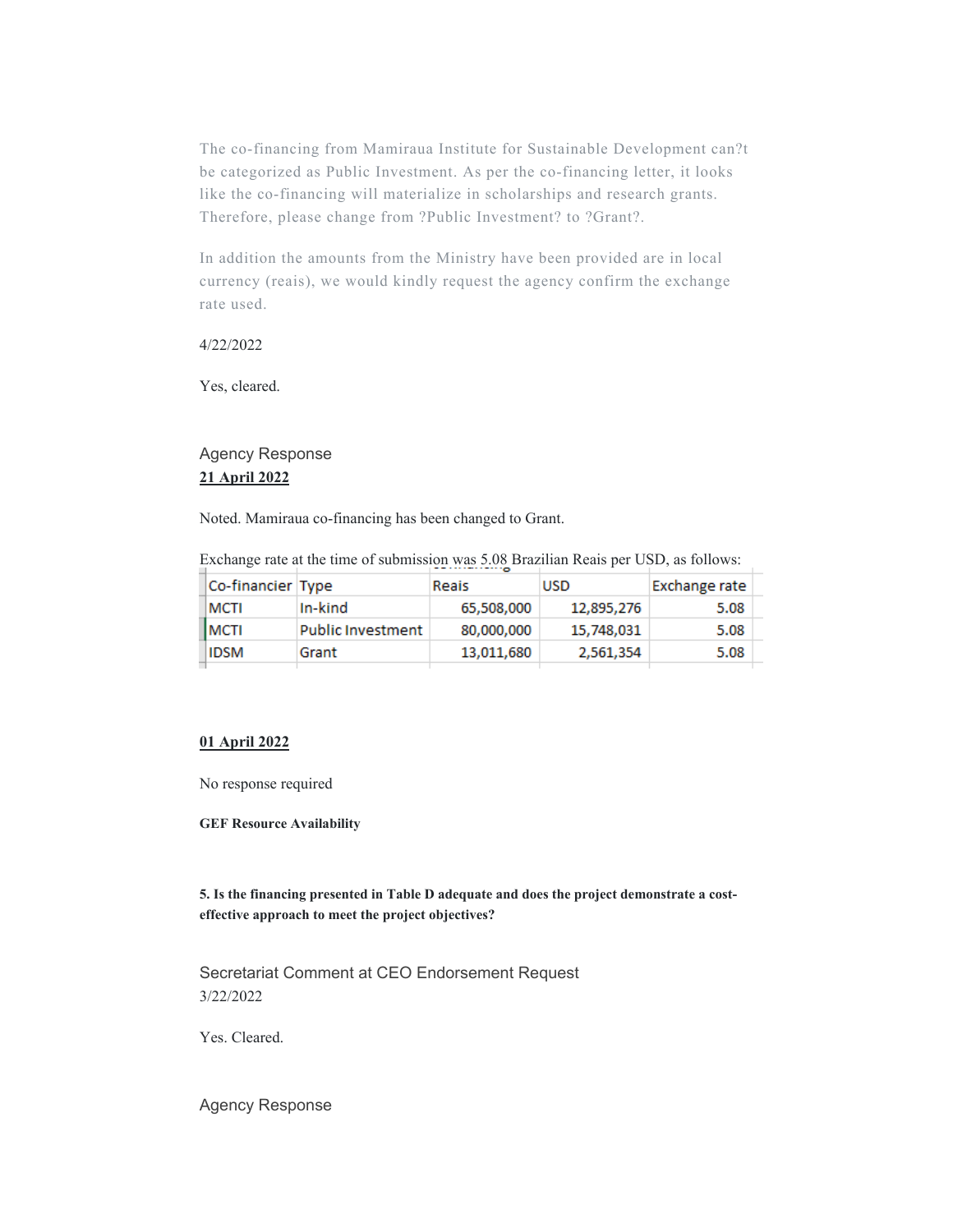### **01 April 2022**

No response required

#### **Project Preparation Grant**

#### **6. Is the status and utilization of the PPG reported in Annex C in the document?**

Secretariat Comment at CEO Endorsement Request 3/22/2022

Yes. Cleared.

# Agency Response **01 April 2022**

No response required

**Core indicators** 

# **7. Are there changes/adjustments made in the core indicator targets indicated in Table E? Do they remain realistic?**

Secretariat Comment at CEO Endorsement Request 3/22/2022

Please clarify why there is not a METT score for the Piagacu-Purus which totals 504,083 hectares.

Please clarify why the total number of hectares of protected areas under improved management presented in para 126 is not equal to the number presented in the core indicator entries in the portal.

Given the nature of the project interventions, we believe that Core Indicator 6 should be tracked. Please explain why an assessment was not provided.

4/13/2022

Thank you for the additions and clarifications. Cleared.

Agency Response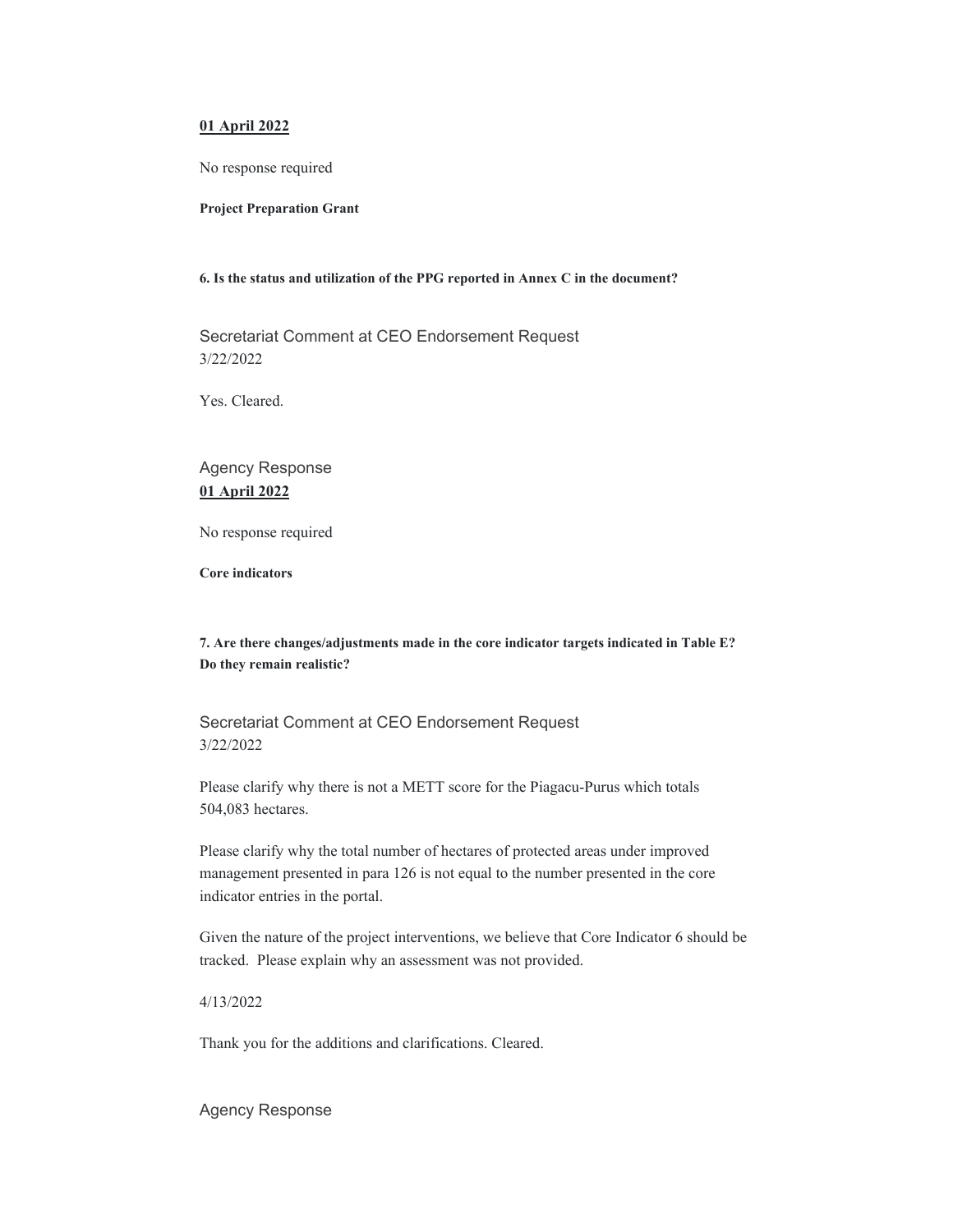#### **21 April 2022**

No response required

#### **06 April 2022**

- Apologies for the oversight. The METT score has been added.

- Apologies for the oversight. The number has been corrected. Please note that there was en error in the numbering of paragraphs, so this paragraph is now number 314 (section 1a-6. Global Env Benefits)

- Noted. Preliminary calculations have been made and 1.8 million tCO2eq have been added to the Core Indicators. Please note that these calculations will be revised during implementation. The EX-ACT worksheet has been uploaded to the portal. The following explanation has been included below the Core Indicator Table.

*Greenhouse gas emissions were calculated using EX-ACT tool and assume that (i) at least 5% of the land targeted for forest management activities within protected areas, (ii) production landscapes in the 3 lake complexes and the Tefe region will reduce biomass losses by 5% during the 20 year accounting phase.*

Finally, the following text has been added to section 1a-6 (GEBs).

*? The project will implement forest management and agroforestry activities that will result in the capture or avoidance of greenhouse gas (GHG) emissions. Preliminary estimates indicate that the project could mitigate around 1.8 million tons of CO2-eq. (please refer to EX-ACT calculation uploaded into the portal). These numbers will be revised once target sites and field activities have been selected to provide more precise estimates.*

#### **Part II ? Project Justification**

**1. Is there a sufficient elaboration on how the global environmental/adaptation problems, including the root causes and barriers, are going to be addressed?** 

Secretariat Comment at CEO Endorsement Request 3/22/2022

Yes. Cleared.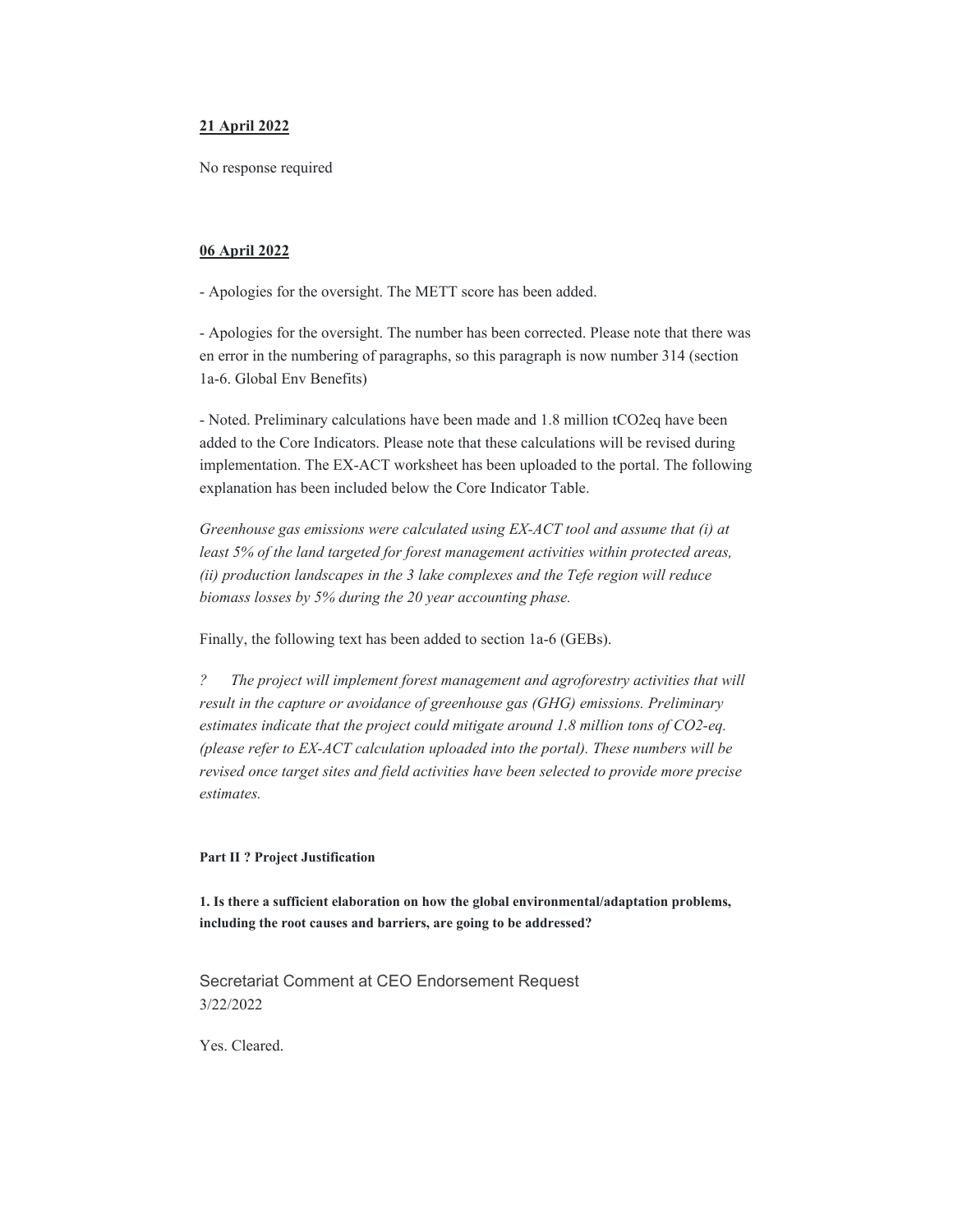Agency Response **01 April 2022**

No response required

**2. Is there an elaboration on how the baseline scenario or any associated baseline projects were derived?** 

Secretariat Comment at CEO Endorsement Request 3/22/2022

Yes. Cleared.

Agency Response **01 April 2022**

No response required

**3. Is the proposed alternative scenario as described in PIF/PFD sound and adequate? Is there sufficient clarity on the expected outcomes and components of the project and a description on the project is aiming to achieve them?** 

Secretariat Comment at PIF/Work Program Inclusion 3/22/2022

Yes. Cleared.

Agency Response **01 April 2022**

No response required

**4. Is there further elaboration on how the project is aligned with focal area/impact program strategies?** 

Secretariat Comment at CEO Endorsement Request 3/22/2022

Yes. Cleared.

Agency Response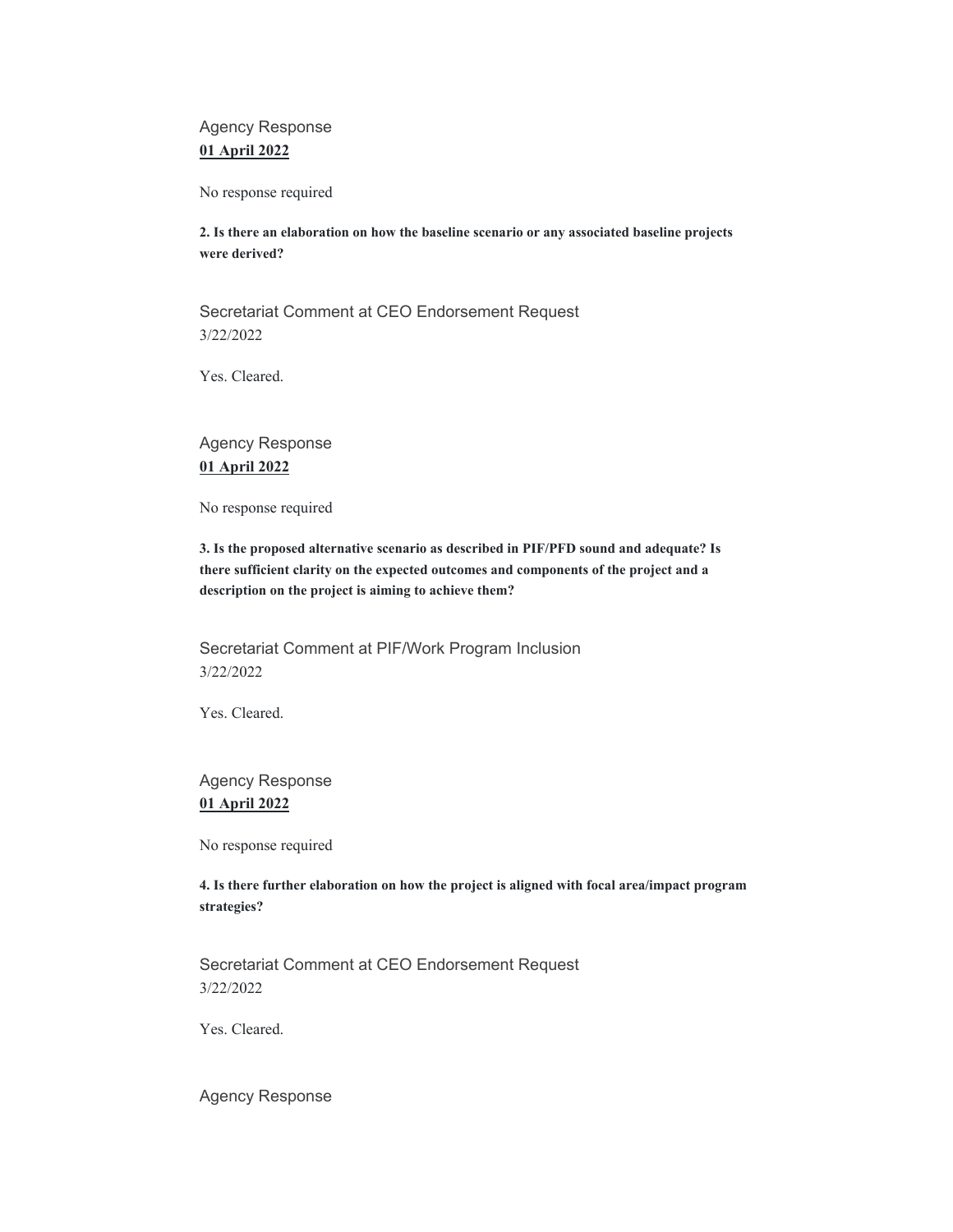### **01 April 2022**

No response required

**5. Is the incremental reasoning, contribution from the baseline, and co-financing clearly elaborated?** 

Secretariat Comment at CEO Endorsement Request 3/22/2022

The incremental costs table is blank. Please complete.

4/13/2022

Cleared.

# Agency Response **21 April 2022**

No response required

## **8 April 2022**

Noted. The table is now complete

**6. Is there further and better elaboration on the project?s expected contribution to global environmental benefits or adaptation benefits?** 

Secretariat Comment at CEO Endorsement Request 3/22/2022

Yes. Cleared.

Agency Response **01 April 2022**

No response required

**7. Is there further and better elaboration to show that the project is innovative and sustainable including the potential for scaling up?**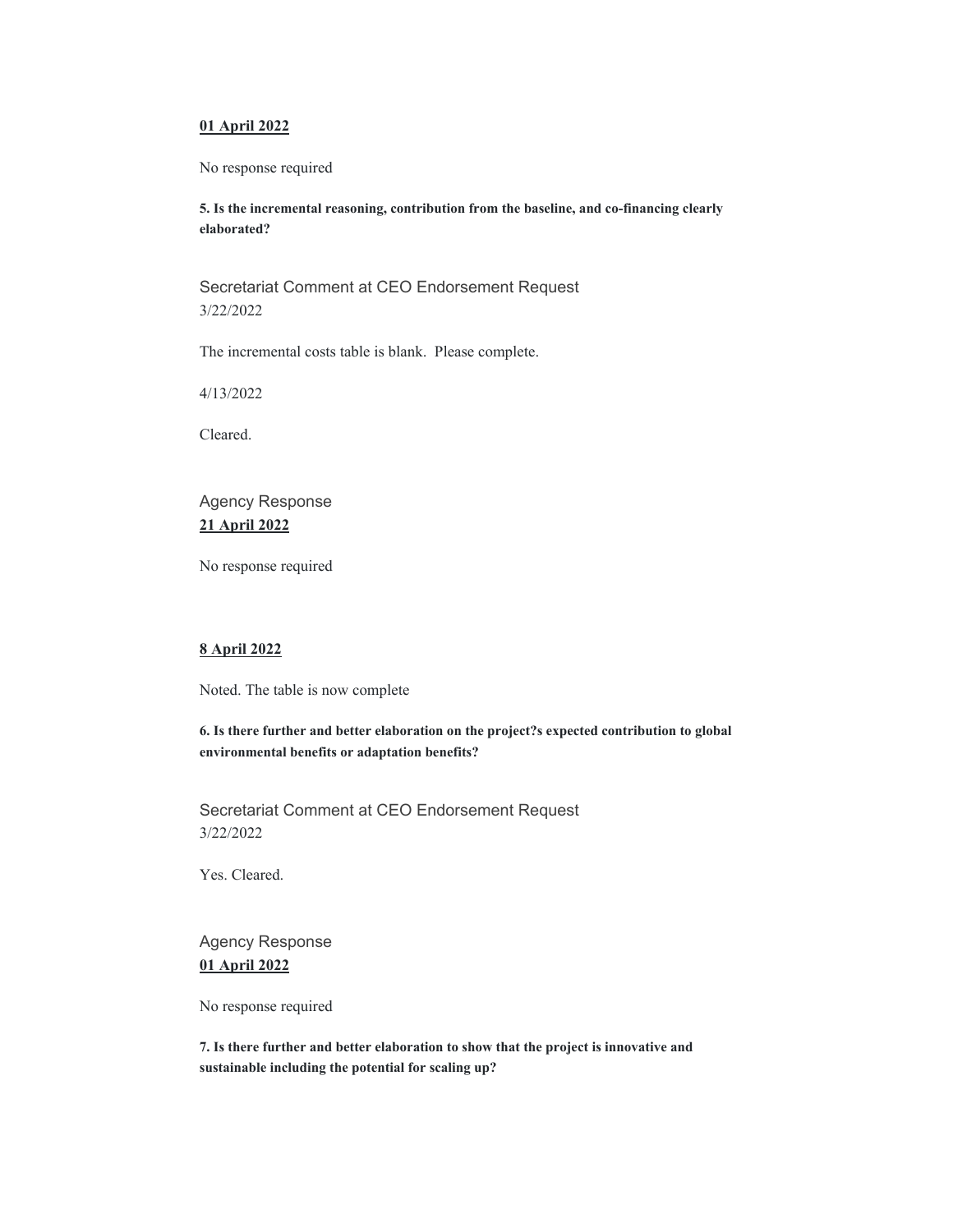Secretariat Comment at CEO Endorsement Request 3/22/2022

Yes. Cleared.

# Agency Response **01 April 2022**

No response required

**Project Map and Coordinates** 

# **Is there an accurate and confirmed geo-referenced information where the project intervention will take place?**

Secretariat Comment at CEO Endorsement Request 3/22/2022

Yes. Cleared.

Agency Response **01 April 2022**

No response required

**Child Project** 

**If this is a child project, is there an adequate reflection of how it contributes to the overall program impact?** 

Secretariat Comment at CEO Endorsement Request 3/22/2022

NA.

Agency Response **01 April 2022**

No response required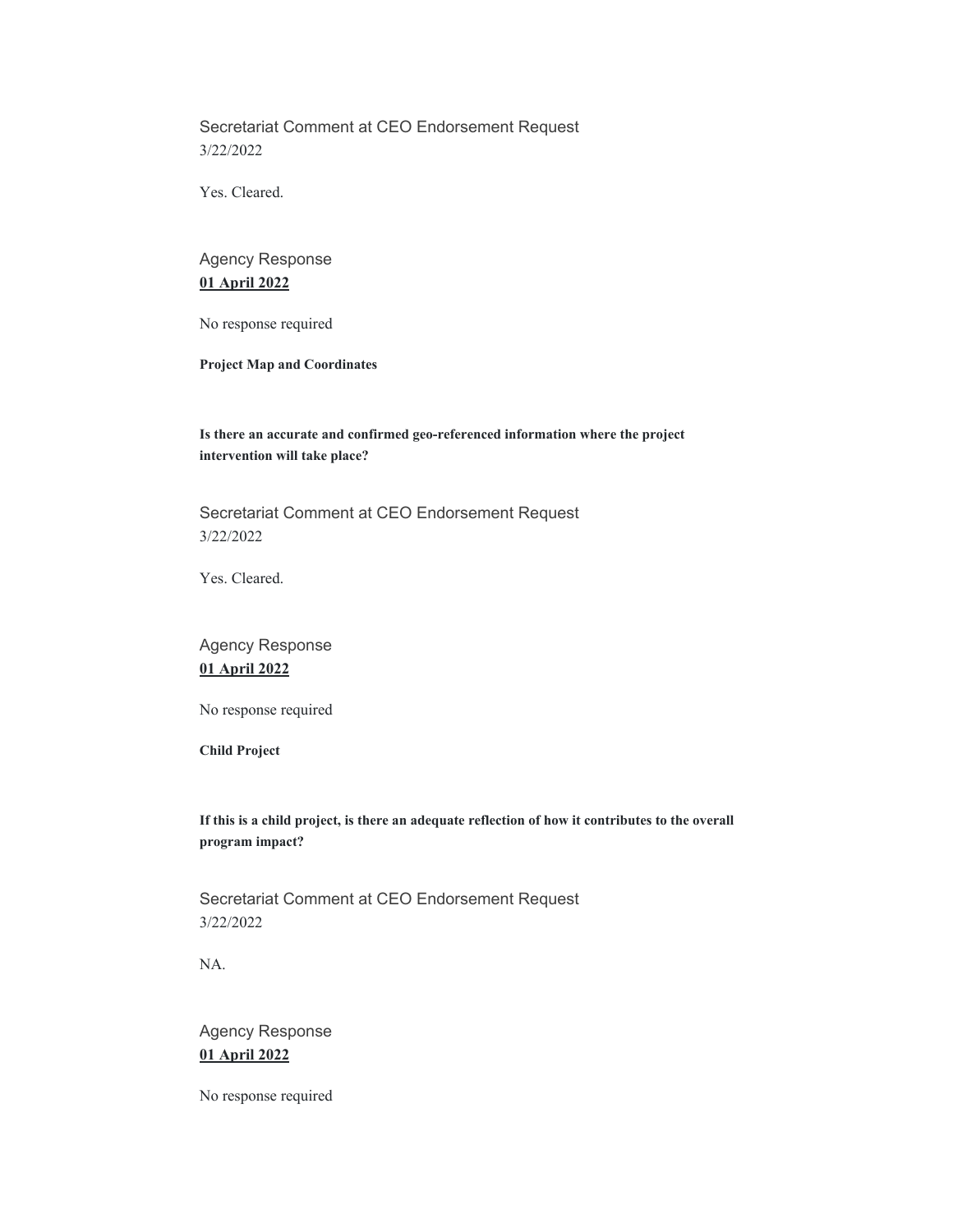#### **Stakeholders**

**Does the project include detailed report on stakeholders engaged during the design phase? Is there an adequate stakeholder engagement plan or equivalent documentation for the implementation phase, with information on Stakeholders who will be engaged, the means of engagement, and dissemination of information?** 

Secretariat Comment at CEO Endorsement Request 3/22/2022

Yes. Cleared.

# Agency Response **01 April 2022**

No response required

**Gender Equality and Women?s Empowerment** 

**Has the gender analysis been completed? Did the gender analysis identify any gender differences, gaps or opportunities linked to project/program objectives and activities? If so, does the project/program include gender-responsive activities, gender-sensitive indicators and expected results?** 

Secretariat Comment at CEO Endorsement Request 3/22/2022

Yes. Cleared.

# Agency Response **01 April 2022**

No response required

**Private Sector Engagement** 

**If there is a private sector engagement, is there an elaboration of its role as a financier and/or as a stakeholder?**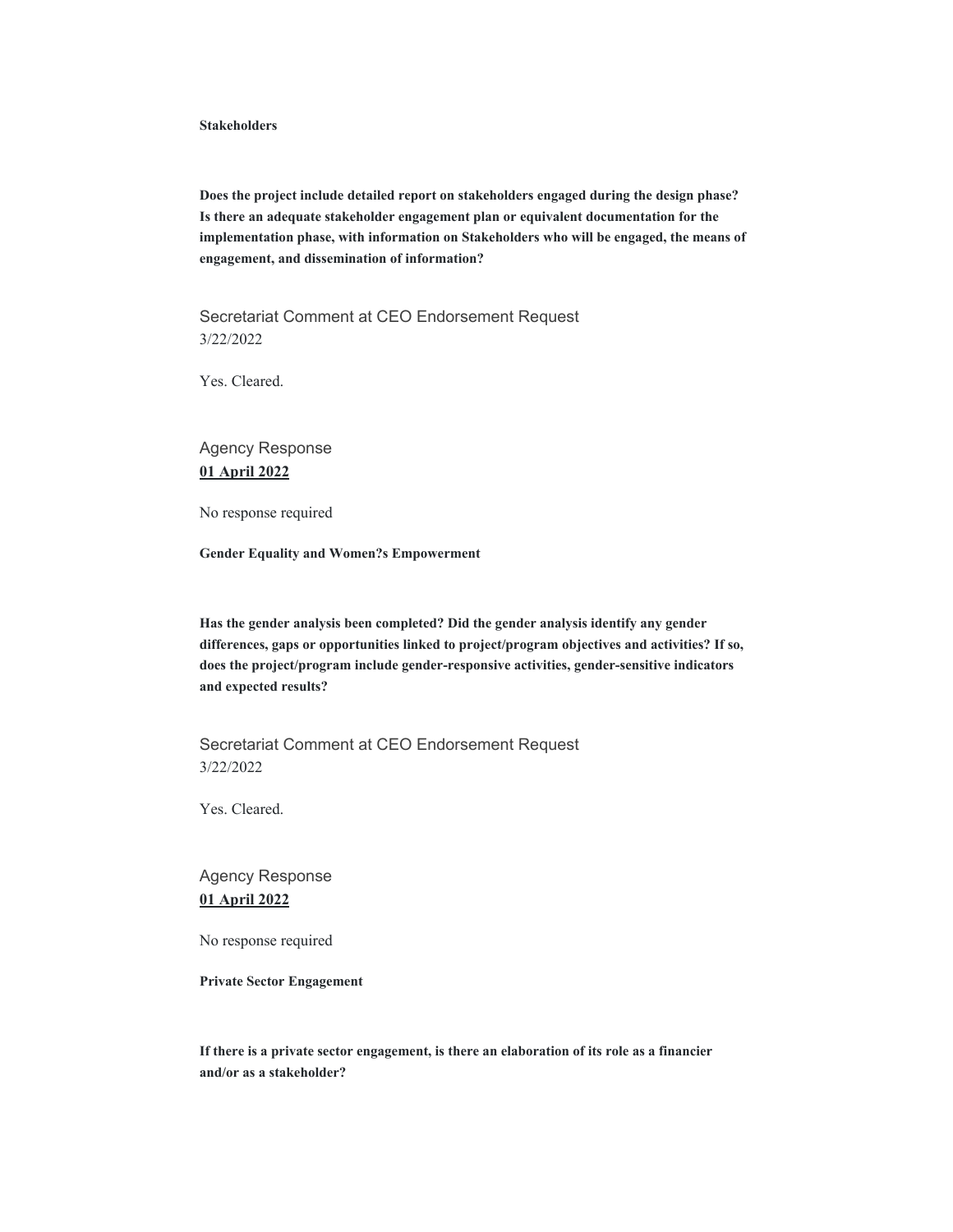Secretariat Comment at CEO Endorsement Request 3/22/2022

Yes. Cleared.

# Agency Response **01 April 2022**

No response required

**Risks to Achieving Project Objectives** 

**Has the project elaborated on indicated risks, including climate change, potential social and environmental risks that might prevent the project objectives from being achieved? Were there proposed measures that address these risks at the time of project implementation?** 

Secretariat Comment at CEO Endorsement Request 3/22/2022

Yes. Cleared.

# Agency Response **01 April 2022**

No response required

**Coordination** 

**Is the institutional arrangement for project implementation fully described? Is there an elaboration on possible coordination with relevant GEF-financed projects and other bilateral/multilateral initiatives in the project area?** 

Secretariat Comment at CEO Endorsement Request 3/22/2022

Yes. Cleared.

Agency Response **01 April 2022**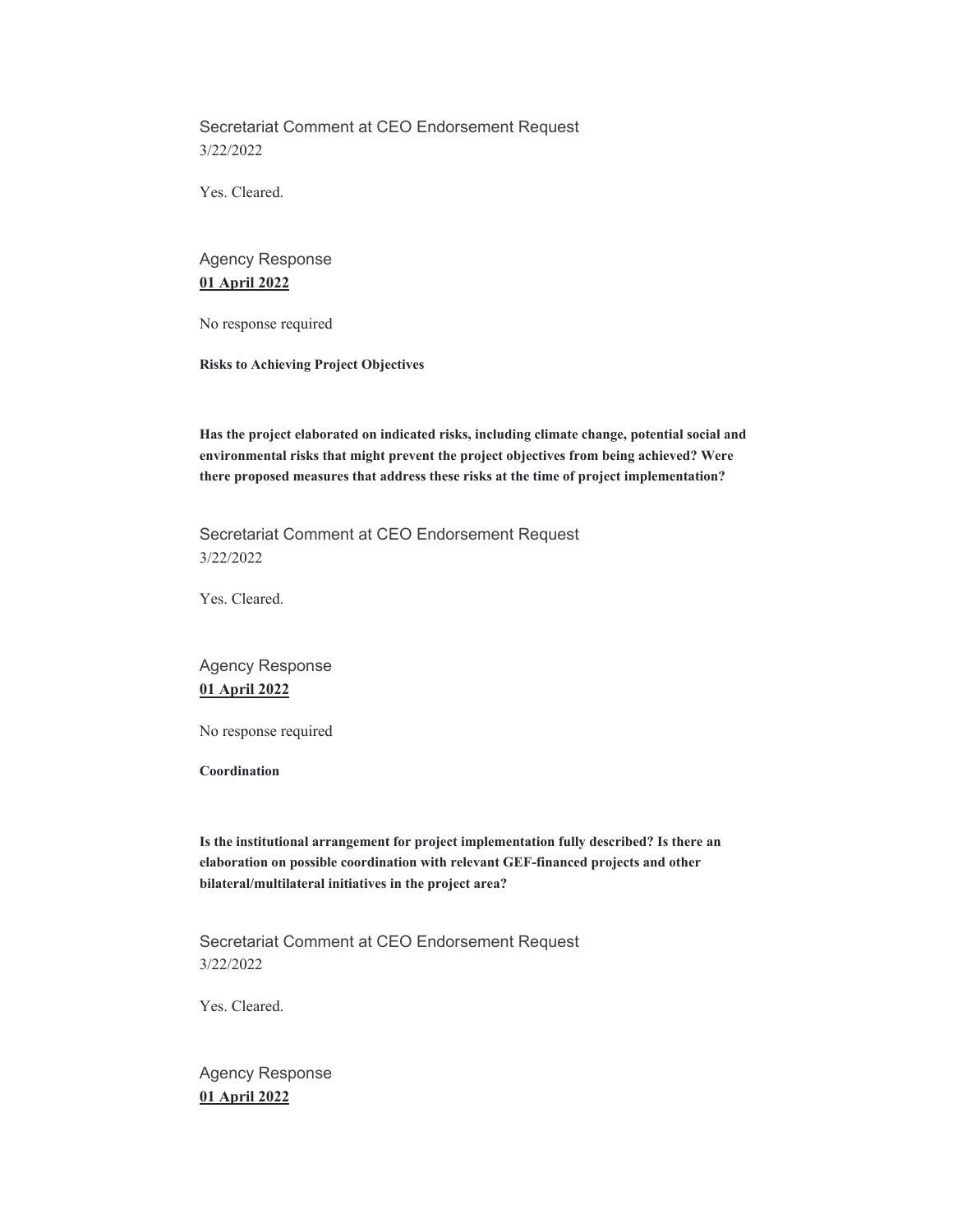No response required

**Consistency with National Priorities** 

**Has the project described the alignment of the project with identified national strategies and plans or reports and assessments under the relevant conventions?** 

Secretariat Comment at CEO Endorsement Request 3/22/2022

Yes. Cleared.

Agency Response **01 April 2022**

No response required

**Knowledge Management** 

**Is the proposed ?Knowledge Management Approach? for the project adequately elaborated with a timeline and a set of deliverables?** 

Secretariat Comment at CEO Endorsement Request 3/22/2022

Yes. Cleared.

Agency Response **01 April 2022**

No response required

**Environmental and Social Safeguard (ESS)** 

**Are environmental and social risks, impacts and management measures adequately documented at this stage and consistent with requirements set out in SD/PL/03?** 

Secretariat Comment at CEO Endorsement Request 3/22/2022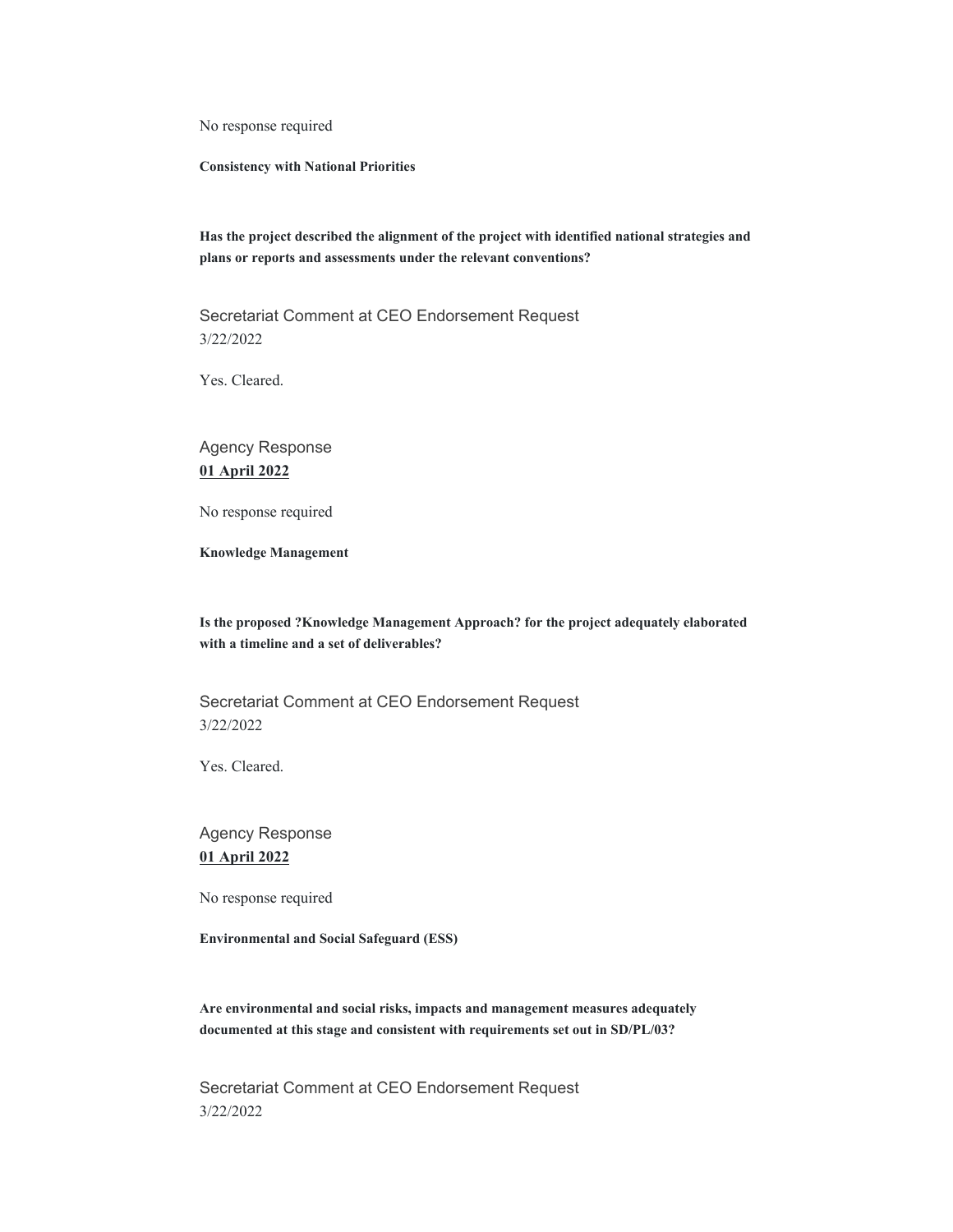Yes. Cleared.

# Agency Response **01 April 2022**

No response required

**Monitoring and Evaluation** 

**Does the project include a budgeted M&E Plan that monitors and measures results with indicators and targets?** 

Secretariat Comment at CEO Endorsement Request 3/22/2022

Yes. Cleared.

Agency Response **01 April 2022**

No response required

**Benefits** 

**Are the socioeconomic benefits at the national and local levels sufficiently described resulting from the project? Is there an elaboration on how these benefits translate in supporting the achievement of GEBs or adaptation benefits?** 

Secretariat Comment at CEO Endorsement Request 3/22/2022

Yes. Cleared.

Agency Response **01 April 2022**

No response required

**Annexes**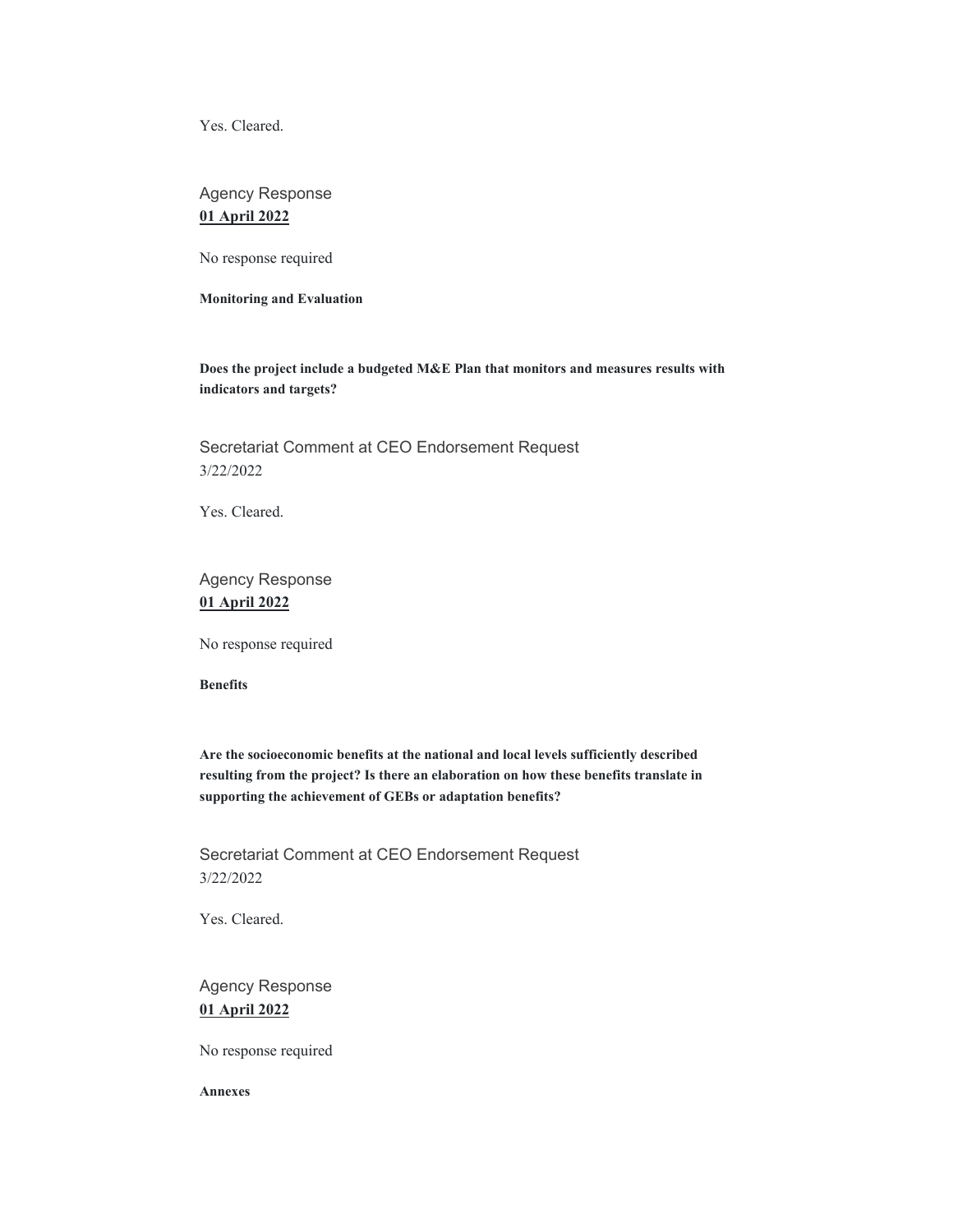**Are all the required annexes attached and adequately responded to?** 

Secretariat Comment at CEO Endorsement Request 3/22/2022

Yes. Cleared.

# Agency Response **01 April 2022**

No response required

#### **Project Results Framework**

Secretariat Comment at CEO Endorsement Request 3/22/2022

Please ensure that the targets from Core Indicator 1 are reflected in the results framework, as well as all the other core indicators (in reference to the project proponents to consider Core Indicator 6 as an addition to the Core Indicators).

### 4/13/2022

Cleared.

GEF Core Indicators should be explicitly mentioned in the Results Framework in Annex A. Please request agency to include the following core indicators in the results framework in the annex A:

- Core Indicator 1.2: 510,764 ha of Terrestrial Protected Areas under improved management

- Core Indicator 2.2: 37,169 ha of Marine Protected Areas under improved management

- Core Indicator 4: 33,242 ha of landscapes under improved practices

- Core Indicator 6: 1,801,599 tons of CO?e (direct) Greenhouse Gas Emissions Mitigated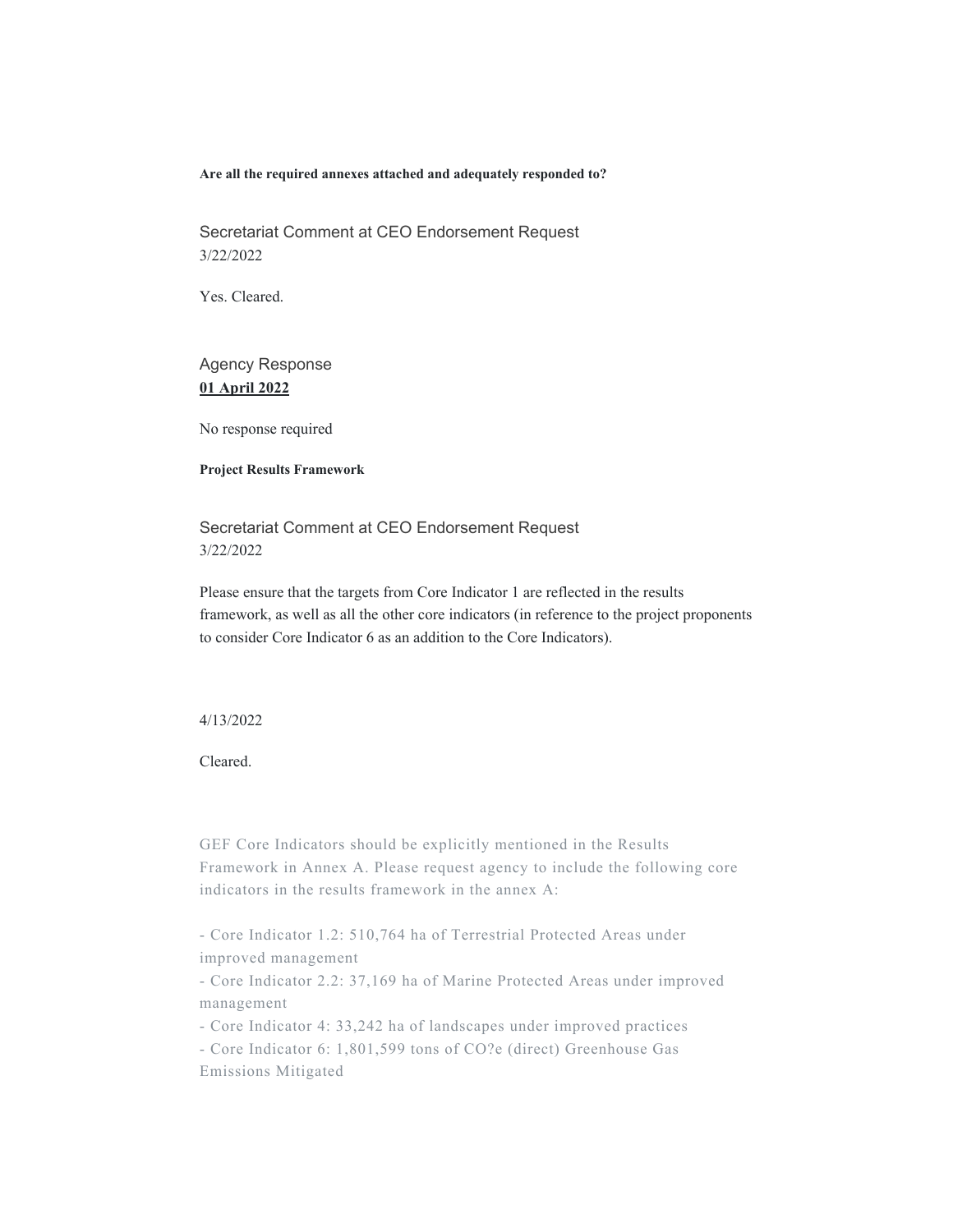# Agency Response **21 April 2022**

Noted. Apologies for the oversight. Core Indicators are now in the log frame in Annex A.

# **01 April 2022**

Noted.

The first indicator for Outcome 1 has been rephrased to read as follows:

*Increase in METT score for each terrestrial (Core Indicator 1.2) and marine protected (Core Indicator 2.2) area under improved management for conservation and sustainable use*

In order to maintain the format of the results framework in the portal, the target increase for each protected area has been included as an additional table after the Results Framework (see below)

Detailed increased in METT Score for Outcome 1 (Core Indicators 1 and 2)

| <b>Protected Area</b>                                   | <b>METT</b> at CEO<br><b>Endorsement</b> | <b>Target METT</b><br>at project end | <b>Percent</b><br>increase |  |  |
|---------------------------------------------------------|------------------------------------------|--------------------------------------|----------------------------|--|--|
| <b>Terrestrial Protected Areas (Core Indicator 1.2)</b> |                                          |                                      |                            |  |  |
| <b>RESEX Chocoare MT</b>                                | 45                                       | 56                                   | 20%                        |  |  |
| RDS Piaga?u Purus                                       | 58                                       | 72                                   | 19%                        |  |  |
| RESEX Mae Grande Curuca                                 | 39                                       | 52                                   | 25%                        |  |  |
| RESEX Sao Joao da Ponta                                 | 38                                       | 51                                   | 25%                        |  |  |
| TI Jaquiri                                              | 37                                       | 49                                   | 24%                        |  |  |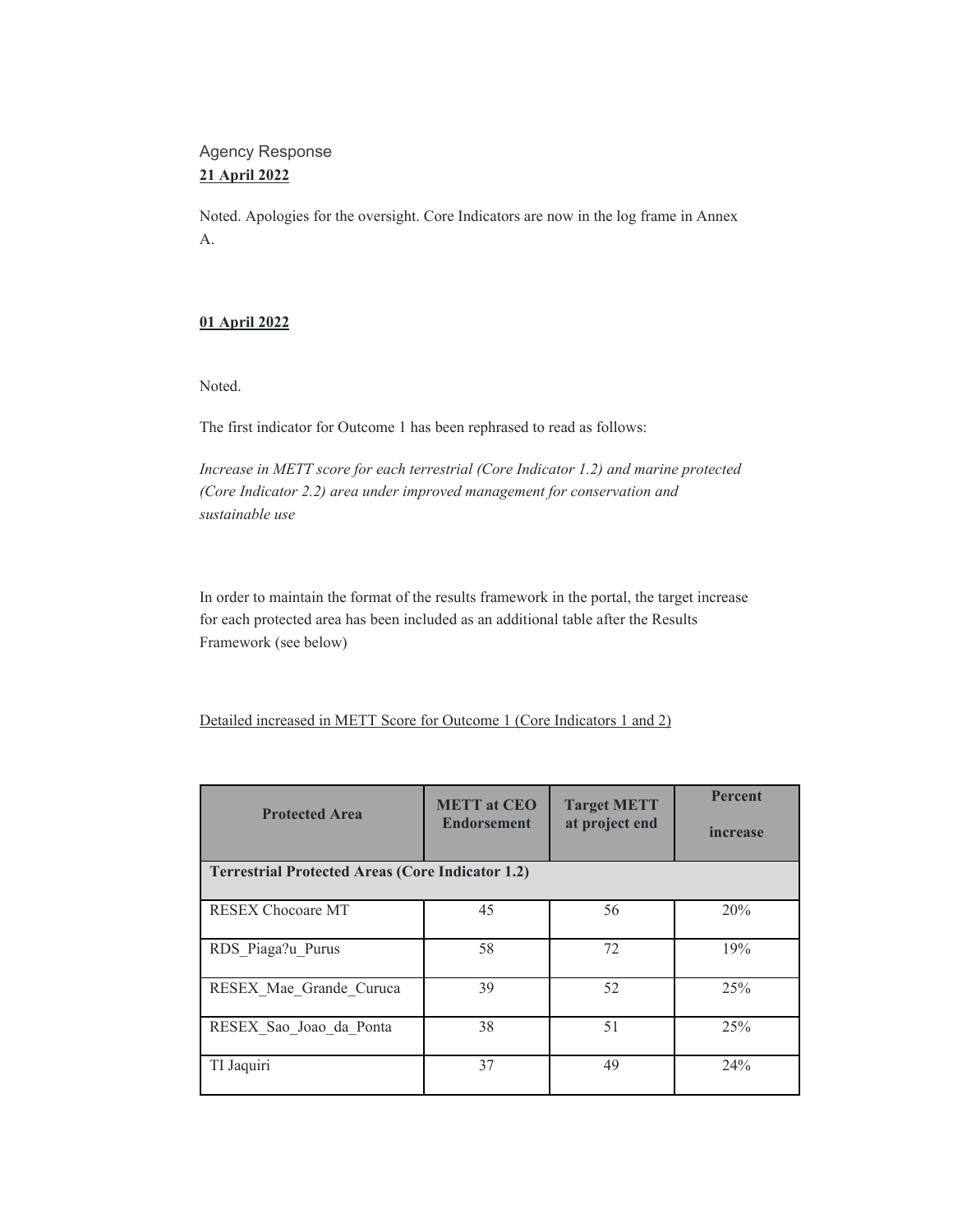| <b>Marine Protected Areas (Core Indicator 2.2)</b> |    |    |     |  |  |
|----------------------------------------------------|----|----|-----|--|--|
| <b>RESEX Mr Mestre Lucindo</b>                     | 40 | 53 | 25% |  |  |
| RESEX MAR Arai Peroba                              | 33 | 46 | 28% |  |  |
| RESEX MAR Caete-Tapera?u                           | 46 | 60 | 23% |  |  |
| RESEX MAR Gurupi Piri?                             | 40 | 53 | 25% |  |  |
| RESEX MAR Soure                                    | 53 | 63 | 16% |  |  |
| RESEX MAR Tracuateua                               | 48 | 59 | 19% |  |  |
| RESEX Maracana                                     | 46 | 59 | 22% |  |  |
| RESEX Marinha Cuinarana                            | 40 | 53 | 25% |  |  |
| RESEX Marinha Mocapajuba                           | 39 | 52 | 25% |  |  |

In addition, Core Indicator 6 has been included under Outcome 2 in the results framework.

## **GEF Secretariat comments**

Secretariat Comment at CEO Endorsement Request 3/22/2022

NA.

Agency Response **Council comments** 

Secretariat Comment at CEO Endorsement Request 3/22/2022

Yes. Cleared.

Agency Response **STAP comments** 

Secretariat Comment at CEO Endorsement Request 3/22/2022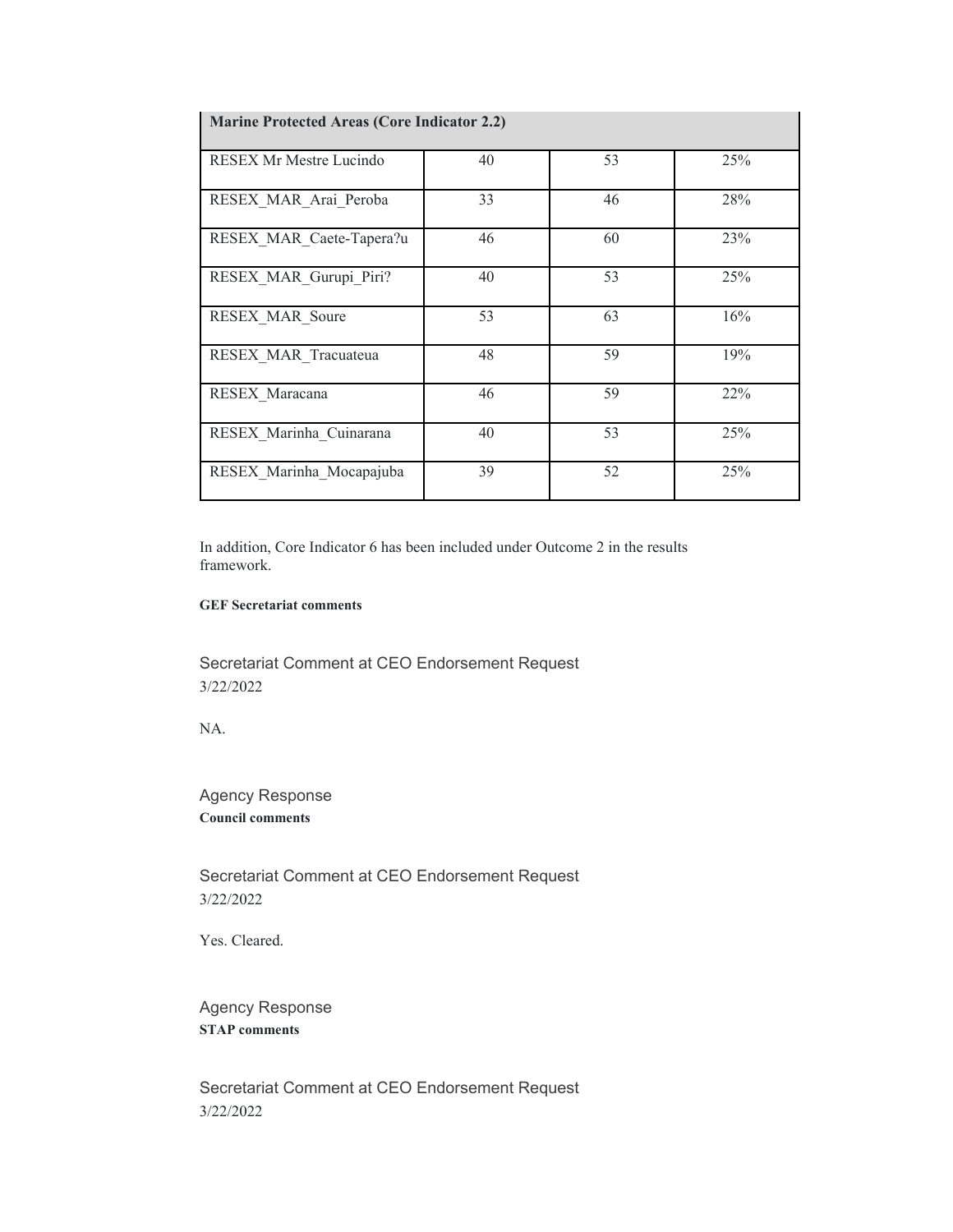Please respond to the STAP comments, in particular, this observation:

"The success of this project will likely hinge on whether or not local people will benefit more from biodiversity-friendly value chains than illegal extraction, as is currently the case. This is listed as a moderate risk and the mitigation measure of ?mapping bottlenecks?to develop a mitigation plan? does not provide much reassurance. This reaffirms the need for a more detailed ToC that better incorporates and directly addresses these types of risks.

Agency Response **21 April 2022**

No response required

### **8 April 2022**

Noted. STAP comments have been included in the table in Annex B "Response to Project Reviews". The table has also been uploaded in the portal.

### **Convention Secretariat comments**

Secretariat Comment at CEO Endorsement Request 3/22/2022

NA.

# Agency Response **01 April 2022**

No response required

### **Other Agencies comments**

Secretariat Comment at CEO Endorsement Request 3/22/2022

NA.

Agency Response **01 April 2022**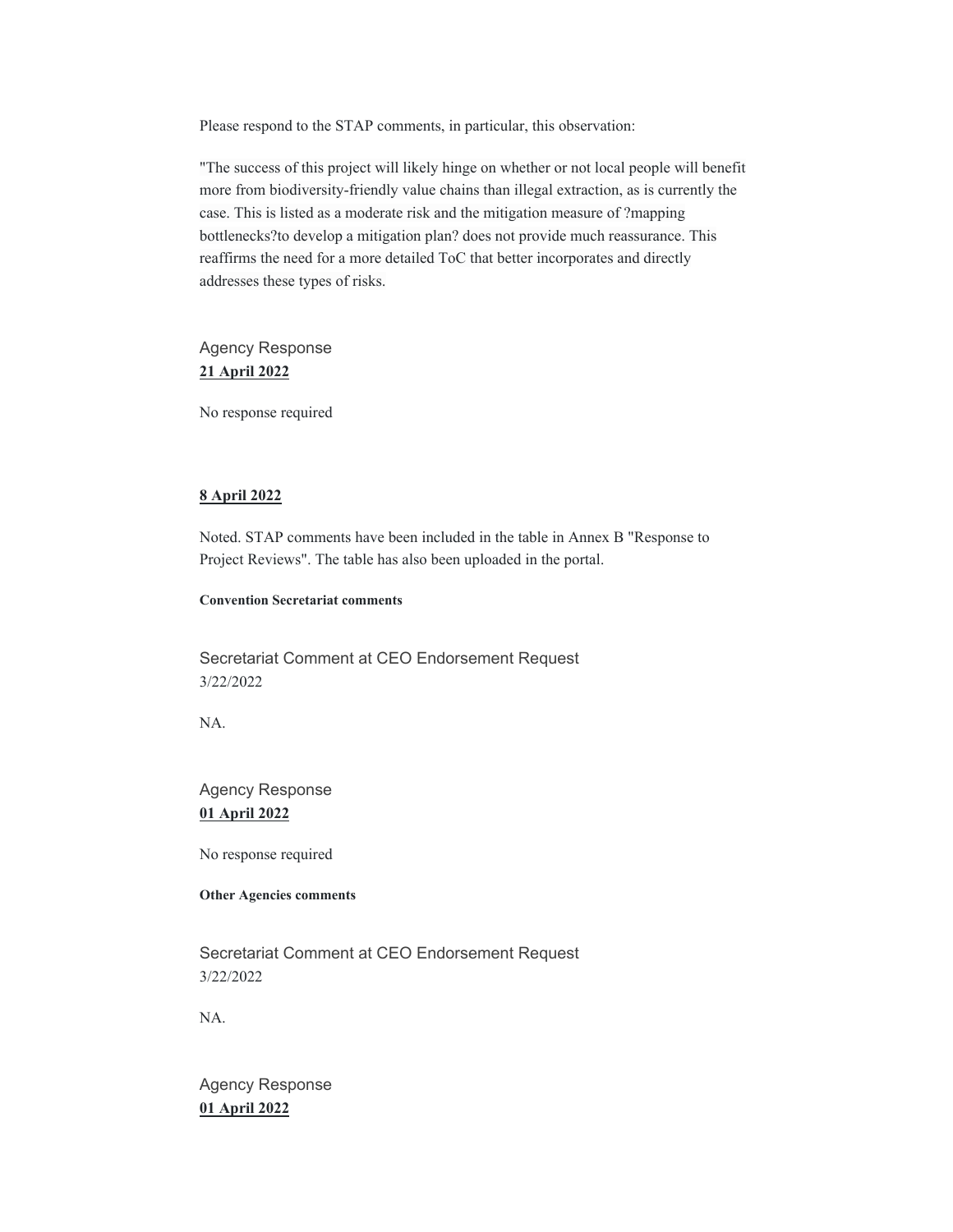No response required

**CSOs comments** 

Secretariat Comment at CEO Endorsement Request 3/22/2022

NA.

Agency Response **01 April 2022**

No response required

# **Status of PPG utilization**

Secretariat Comment at CEO Endorsement Request 3/22/2022

Yes. Cleared.

# Agency Response **01 April 2022**

No response required

### **Project maps and coordinates**

Secretariat Comment at CEO Endorsement Request 3/22/2022

Yes. Cleared.

Agency Response **01 April 2022**

No response required

**Does the termsheet in Annex F provide finalized financial terms and conditions? Does the termsheet and financial structure address concerns raised at PIF stage and that were pending to be resolved ahead of CEO endorsement? (For NGI Only)**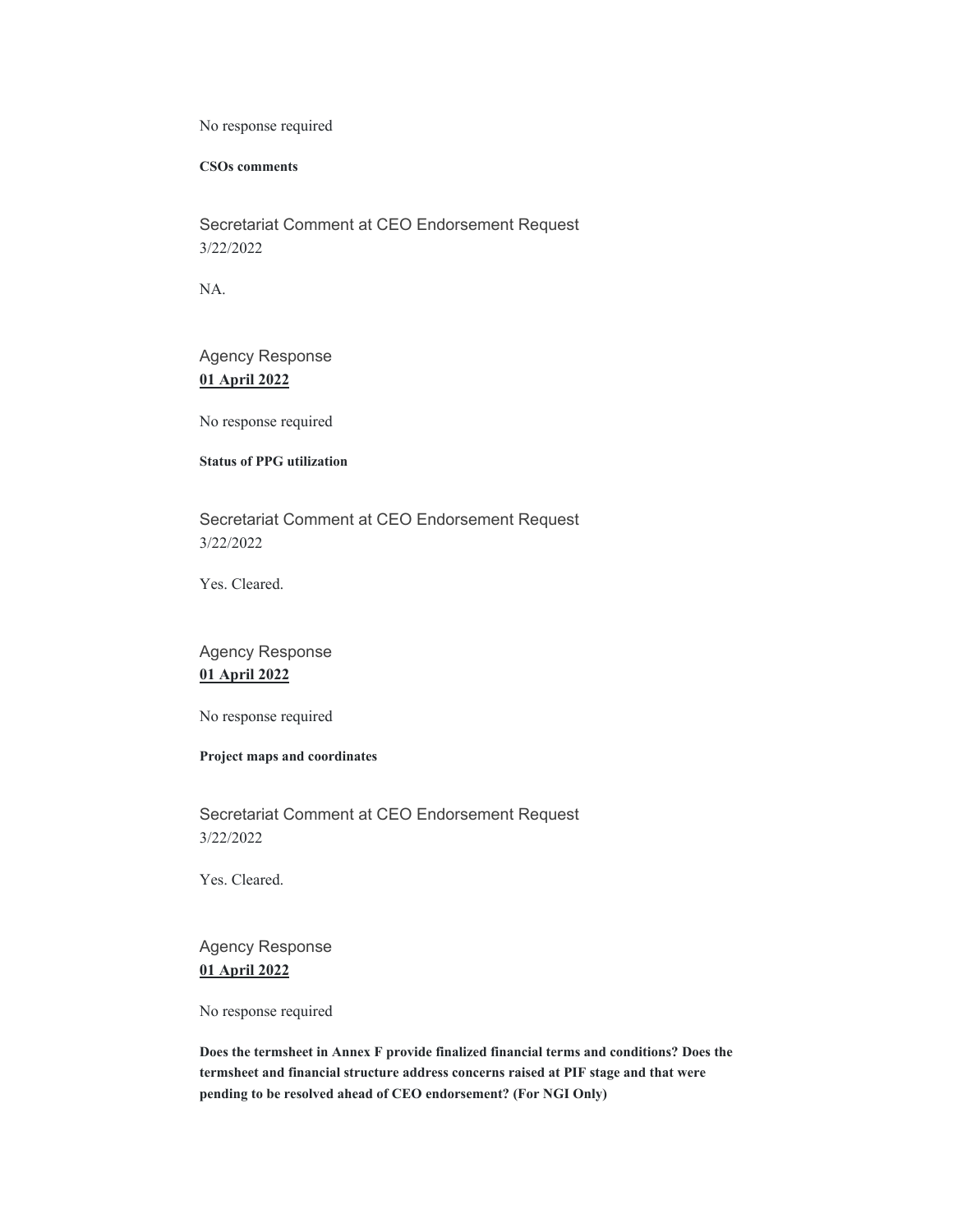Secretariat Comment at CEO Endorsement Request 3/22/2022

NA.

Agency Response **01 April 2022**

No response required

**Do the Reflow Table Annex G and the Trustee Excel Sheet for reflows provide accurate reflow expectations of the project submitted? Assumptions for Reflows can be submitted to explain expected reflows. (For NGI Only)** 

Secretariat Comment at CEO Endorsement Request 3/22/2022

NA.

Agency Response **01 April 2022**

No response required

**Did the agency Annex H provided with information to assess the Agency Capacity to generate and manage reflows? (For NGI Only)** 

Secretariat Comment at CEO Endorsement Request 3/22/2022

NA.

Agency Response **01 April 2022**

No response required

## **GEFSEC DECISION**

#### **RECOMMENDATION**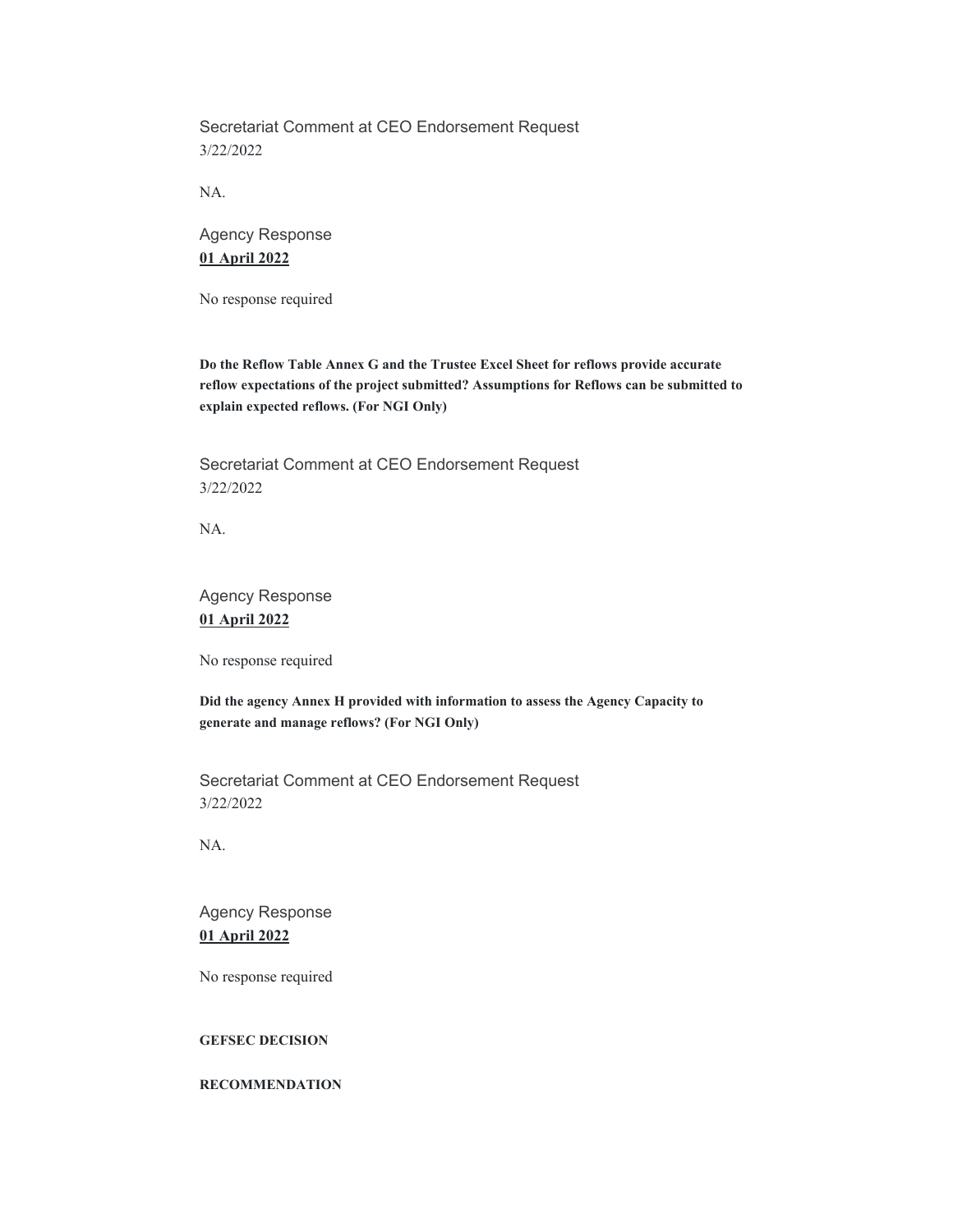#### **Is CEO endorsement recommended? (applies only to projects and child projects)**

Secretariat Comment at CEO Endorsement Request 3/22/2022

No. Please revise and respond to the comments above and resubmit.

Please remove random underlining and highlighting in the document in the portal.

Please clarify the executing arrangement in the portal entry. The Ministry is listed as the EA but CSO has been clicked in the portal.

Finally, in the text of the presentation of components two and three, there is text that says "these need to be harmonized with the results framework". This appears to be internal FAO communication. Please delete.

### 4/21/2022

No. Please revise the cofinancing entry as indicated above and resubmit.

4/22/2022

Yes. CEO endorsement is recommended.

### **Review Dates**

|                                            | <b>Secretariat Comment at</b><br><b>CEO Endorsement</b> | <b>Response to</b><br><b>Secretariat</b><br>comments |
|--------------------------------------------|---------------------------------------------------------|------------------------------------------------------|
| <b>First Review</b>                        | 3/22/2022                                               |                                                      |
| <b>Additional Review</b><br>(as necessary) | 4/13/2022                                               |                                                      |
| <b>Additional Review</b><br>(as necessary) | 4/21/2022                                               |                                                      |
| <b>Additional Review</b><br>(as necessary) | 4/22/2022                                               |                                                      |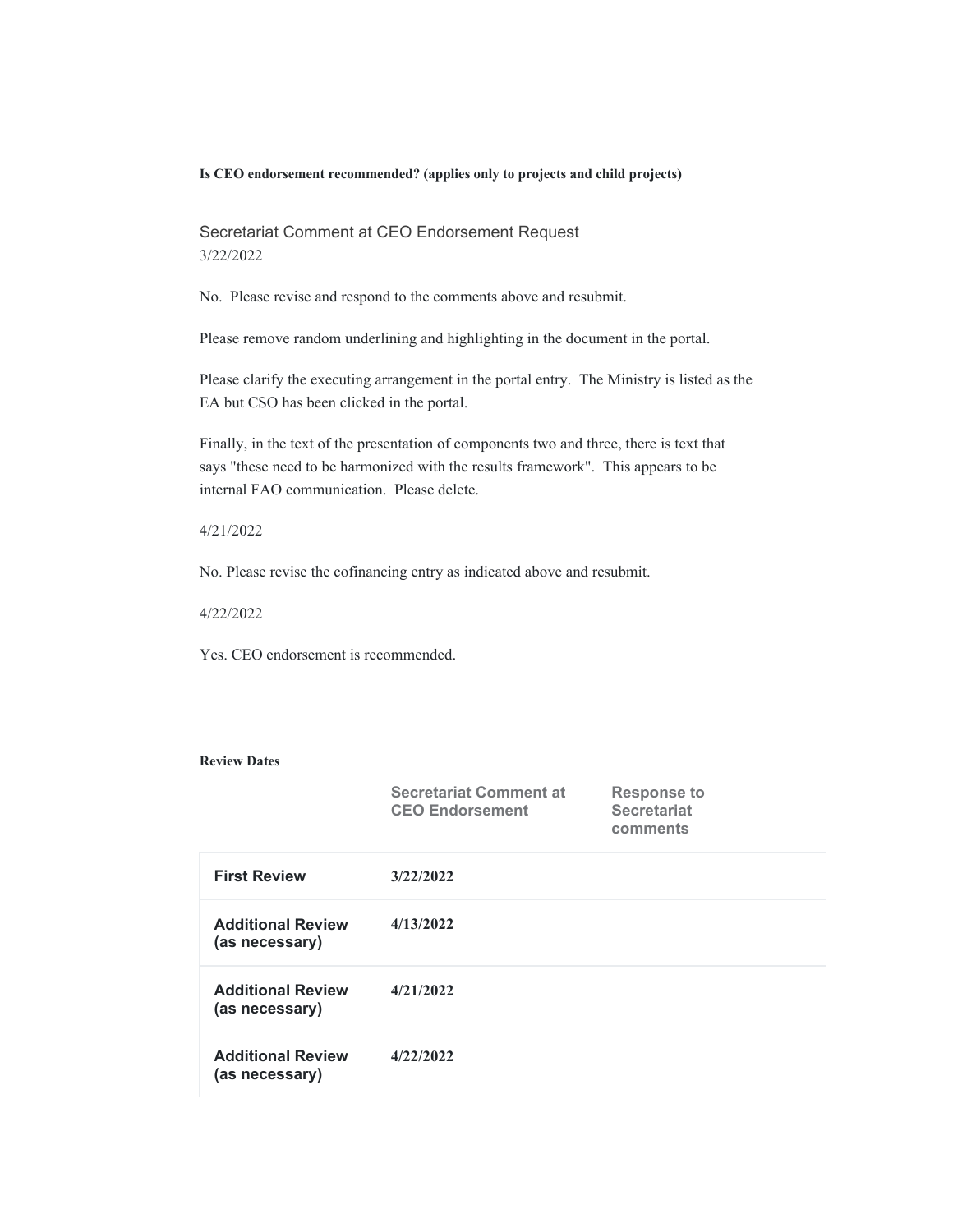**Secretariat Comment at CEO Endorsement**

**Response to Secretariat comments**

**Additional Review (as necessary)**

**CEO Recommendation** 

#### **Brief reasoning for CEO Recommendations**

The project objective is to strengthen participatory natural resource management processes for sustainable economic development, conservation of biodiversity and maintenance of carbon stocks in Amazon Wetlands. Varzea and mangrove ecosystems are among the most imperiled of Amazonia. These globally significant wetlands are fragile and once altered difficult to recover. Under the existing scenario, varzea and mangrove ecosystems are threatened by unsustainable resource use, including logging and wildlife exploitation, and climate change.

The project has three components:

Component 1: The project will support the design and implementation of a capacity building program for community leaders. Mamirau? Institute will implement a series of capacity building workshops to assist IPLCs to improve management and organizational skills required to support conservation programming. Effort will address capacity barriers that currently inhibit communities from developing and implementing management protocols for over-exploited resources and opportunities to engage in proconservation development practices. Sectors to be addressed through improved community-based management protocols include agroforestry, forestry, non-timber products, pirarucu, caiman, mangrove crab, and community-based tourism. Biodiversity monitoring improvements will help inform decision-making and conservation target achievement.

Component 2: The project will support community-based organizations to implement resource and activity specific management plans. Technological solutions will incentivize conservation of wetlands ecosystems by targeting and improving conservation of specific resources, e.g., forest management, caiman, pirarucu, and crabs. At the same time, support for alternative sources of value added revenue sources will be explored such as community-based tourism and manioc flour production.

Component 3: The project will facilitate the building of knowledge management, financing, monitoring, and governance. This will fill existing gaps related to informed decision-making and improve policy coherence through the effective capture and promotion of project emplaced success. Critically, the project under this component will ensure that sustainable financing is in place to carry forward and maintain project investments.

 The project will substantially contribute to the conservation of Varzea and mangrove ecosystems and associated globally significant biodiversity. The project will benefit over 5,975 beneficiaries including 3,985 men and 1,990 women. Approximately 415,706 hectares of terrestrial protected areas 11,136 hectares of marine protected areas